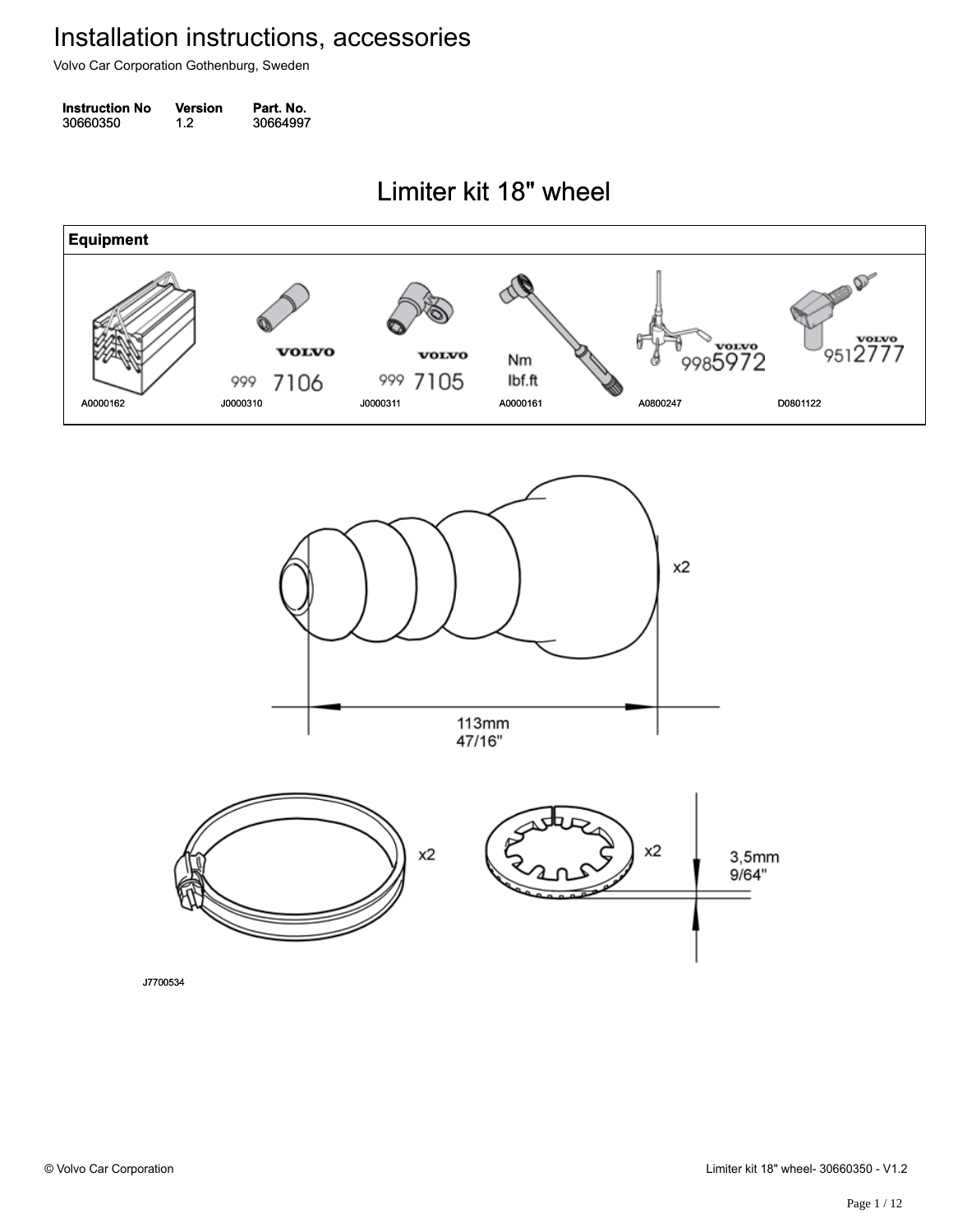Volvo Car Corporation Gothenburg, Sweden

| Any comments on this publication?<br>Thank You!<br>Please contact your nearest retailer. |  |        |         |  |
|------------------------------------------------------------------------------------------|--|--------|---------|--|
| Publ.no:                                                                                 |  | Issue: | Kit no: |  |
|                                                                                          |  |        |         |  |
|                                                                                          |  |        |         |  |
|                                                                                          |  |        |         |  |
|                                                                                          |  |        |         |  |
|                                                                                          |  |        |         |  |
| From:                                                                                    |  |        |         |  |
| Address:                                                                                 |  |        |         |  |
| Telephone:                                                                               |  |        |         |  |
| Telefax:                                                                                 |  |        |         |  |
| IMG-213320                                                                               |  |        |         |  |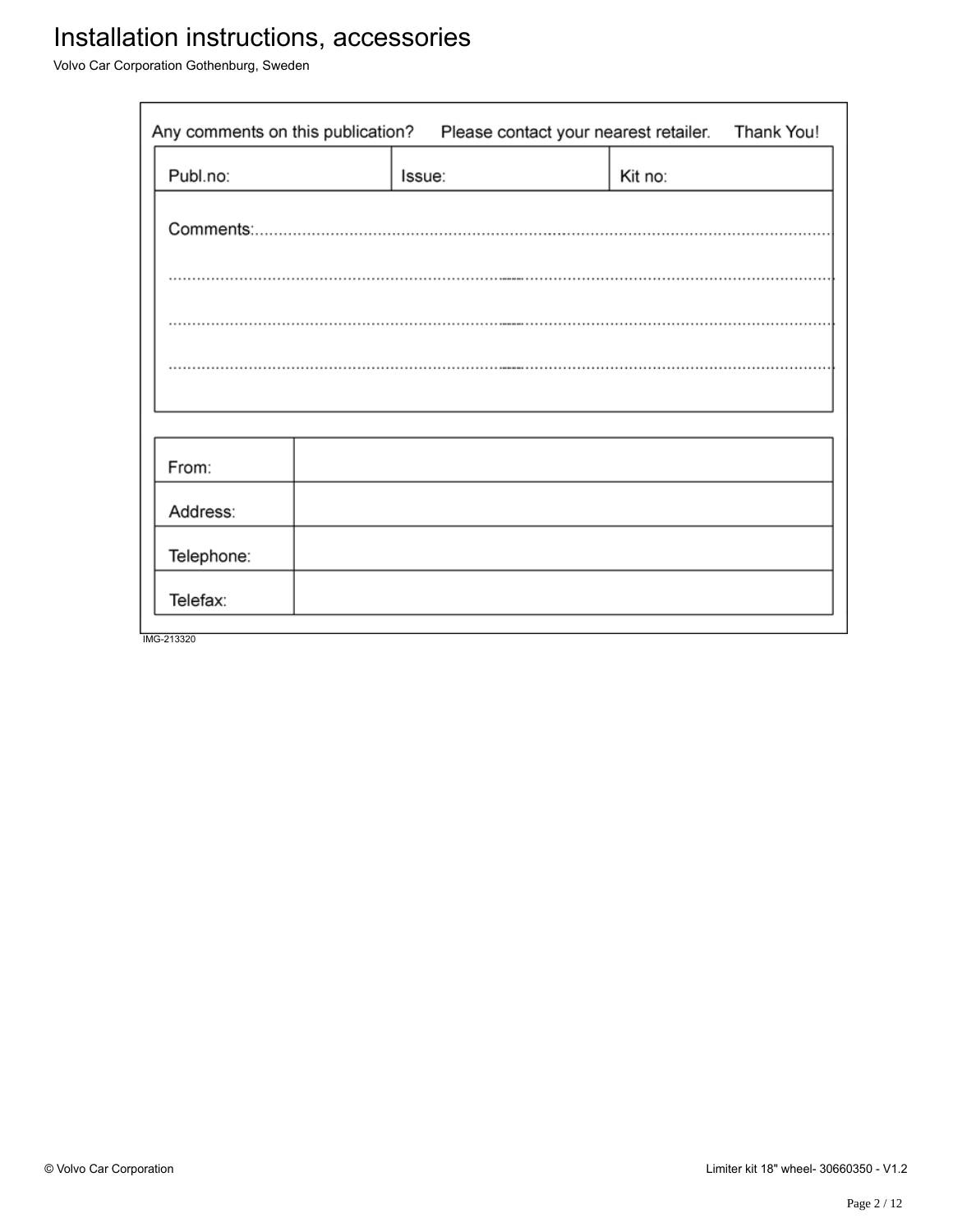Volvo Car Corporation Gothenburg, Sweden

#### **INTRODUCTION**

Read through all of the instructions before starting installation.

Notifications and warning texts are for your safety and to minimise the risk of something breaking during installation.

Ensure that all tools stated in the instructions are available before starting installation.

Certain steps in the instructions are only presented in the form of images. Explanatory text is also given for more complicated steps.

In the event of any problems with the instructions or the accessory, contact your local Volvo dealer.



Remove the front wheel.

J7700537



Unscrew the screws and remove the engine splash guard.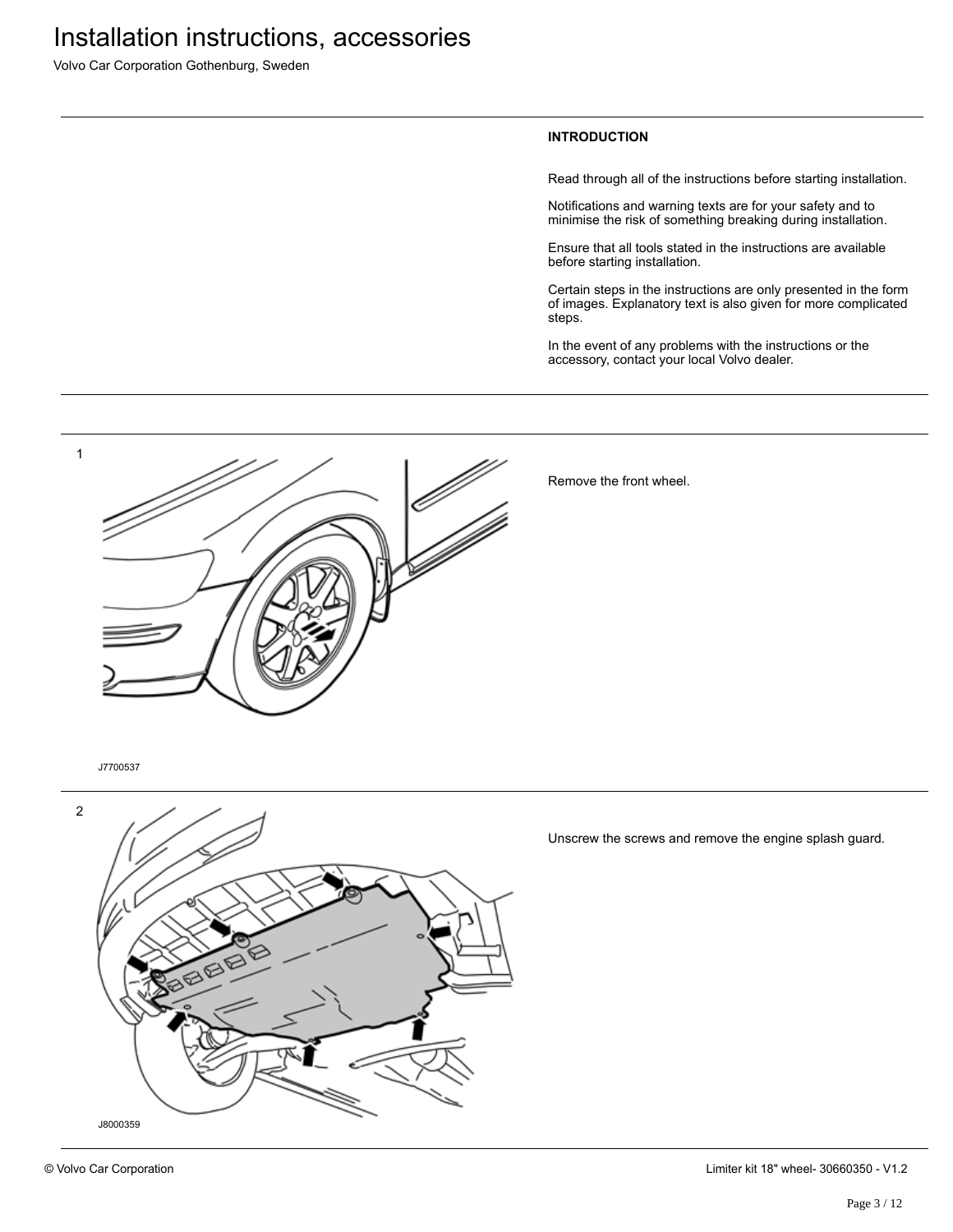Volvo Car Corporation Gothenburg, Sweden



Turn the wheels to the right.



Cut away the large clip on the gaiter for the steering gear rack.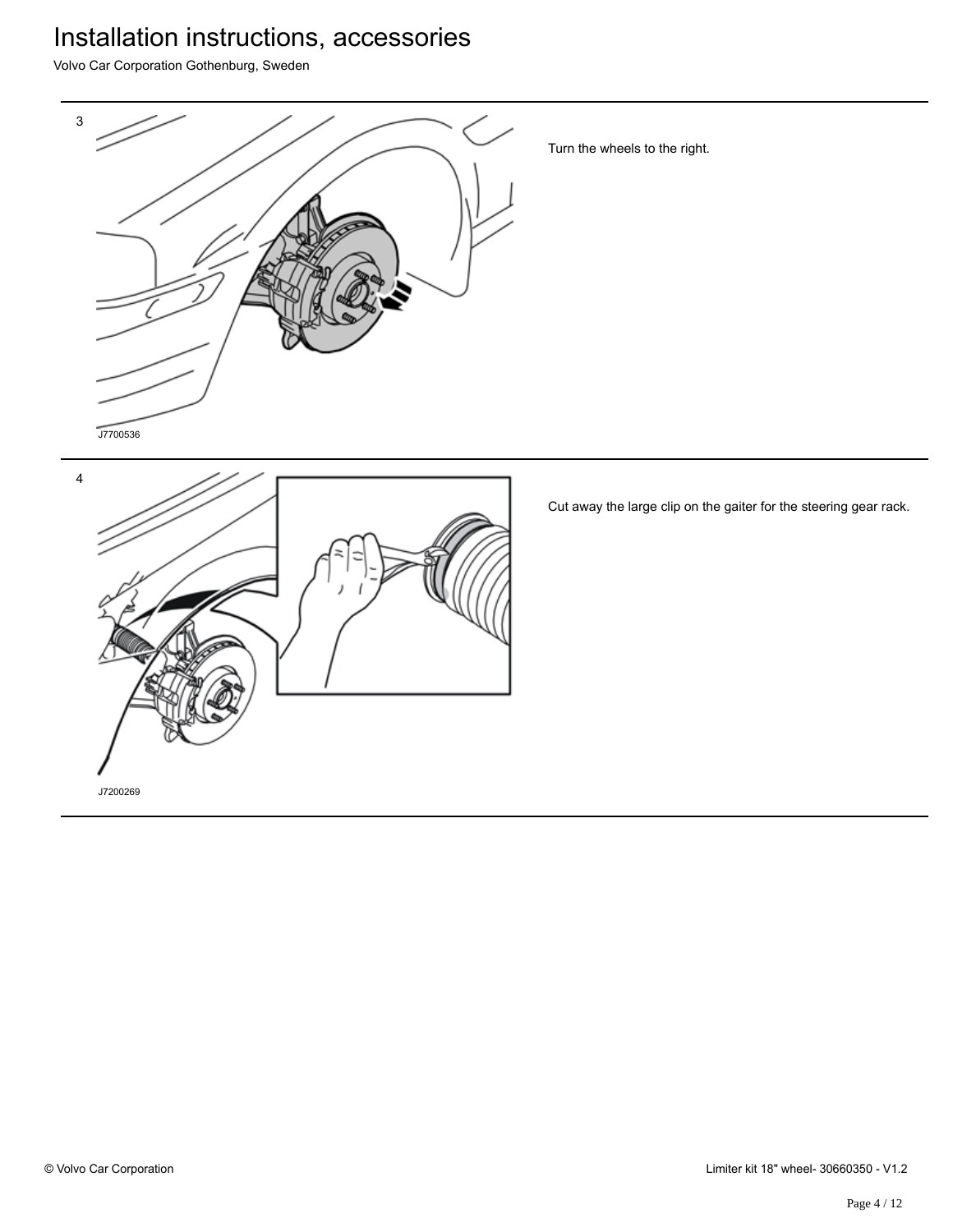Volvo Car Corporation Gothenburg, Sweden



Remove the gaiter so that the steering gear rack is accessible.



Secure the rubber gaiter with a tie strap as illustrated.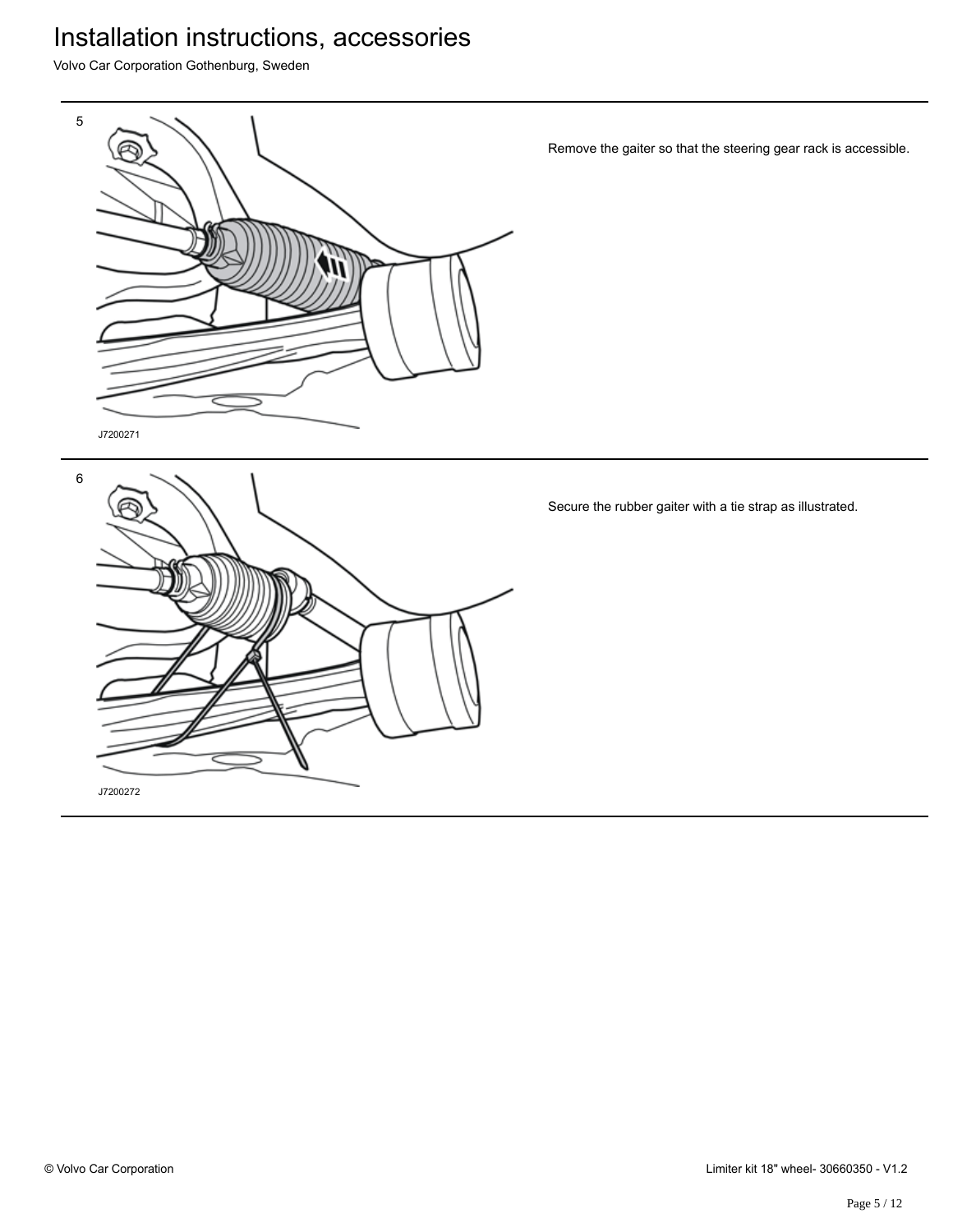Volvo Car Corporation Gothenburg, Sweden



Take the hot air gun and warm up the spacer washer so that it can be eased over the steering gear rack.



#### **Illustration A**

Turn the spacer washer with the rounded section of the teeth turned in towards the steering gear.

Carefully ease the spacer washer over the steering gear rack.

**Illustration B**

8B

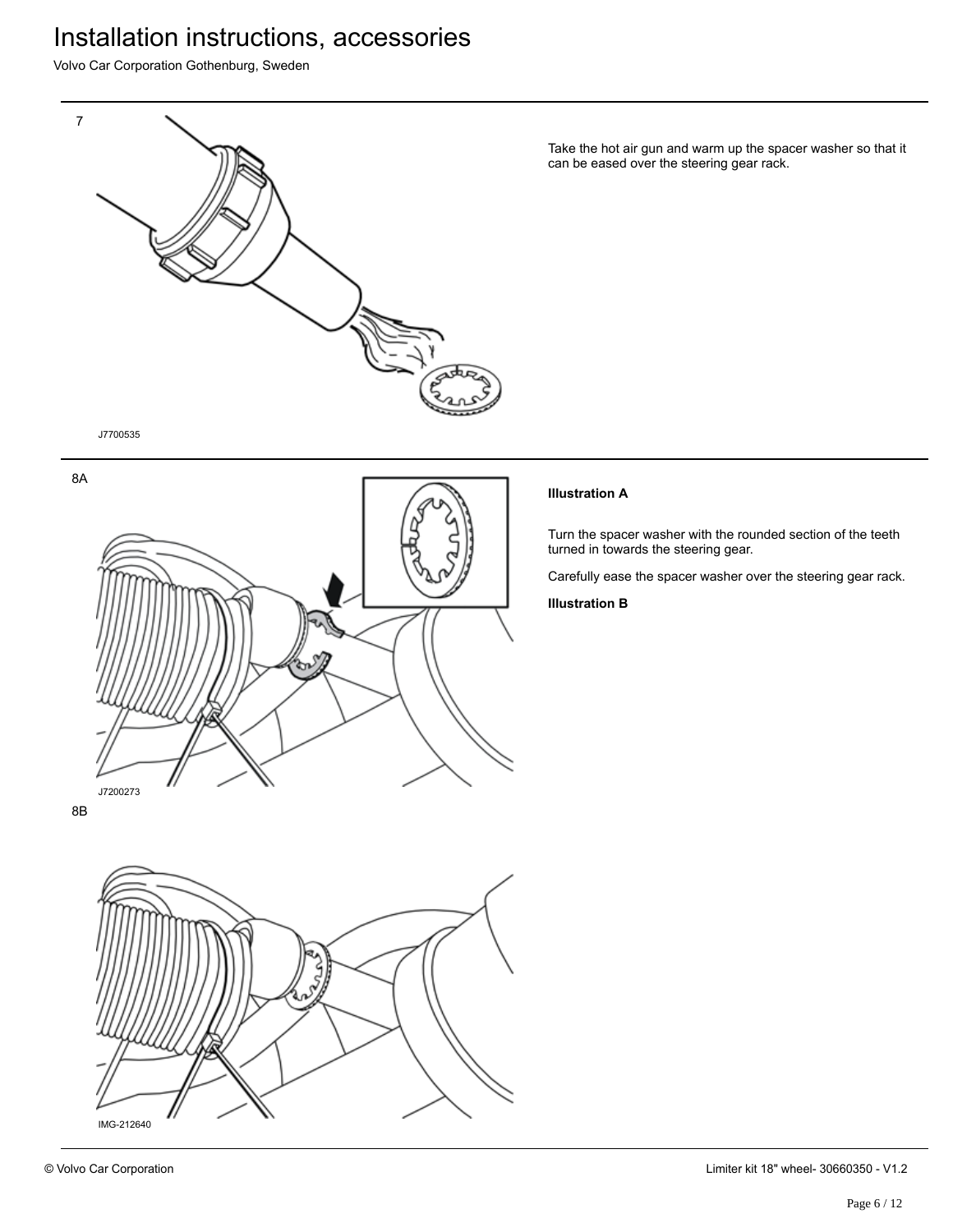Volvo Car Corporation Gothenburg, Sweden

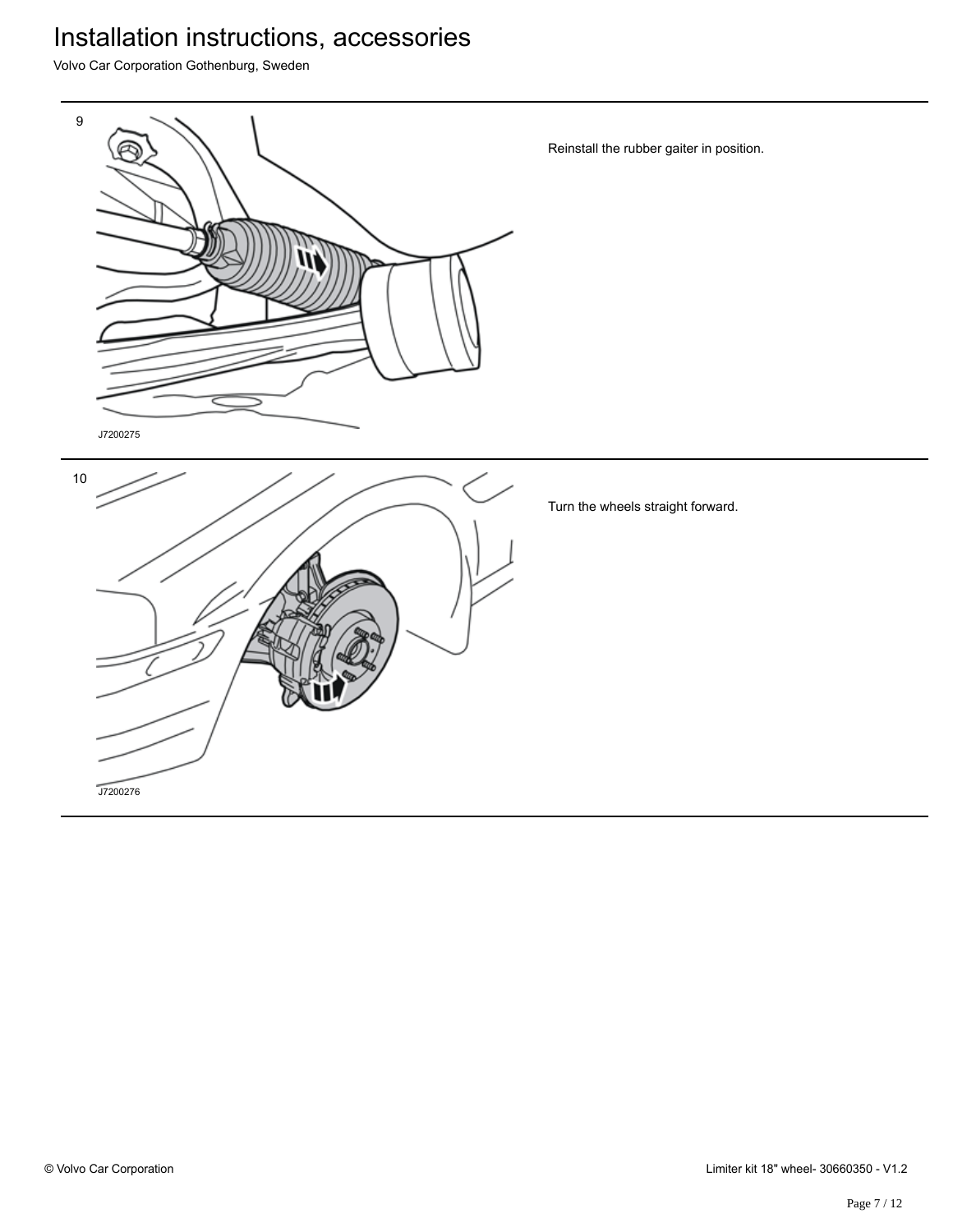Volvo Car Corporation Gothenburg, Sweden



Take a new clip from the kit and secure the rubber gaiter.

Make sure that the rubber gaiter and the clip are fitted in the correct positions.

J7200268

ſ



α

Reinstall the front wheel. Tighten the wheel nuts. Tighten to 90 Nm (66 lbf.ft).

Repeat the operation on the other side.

Reinstall the engine splash guard.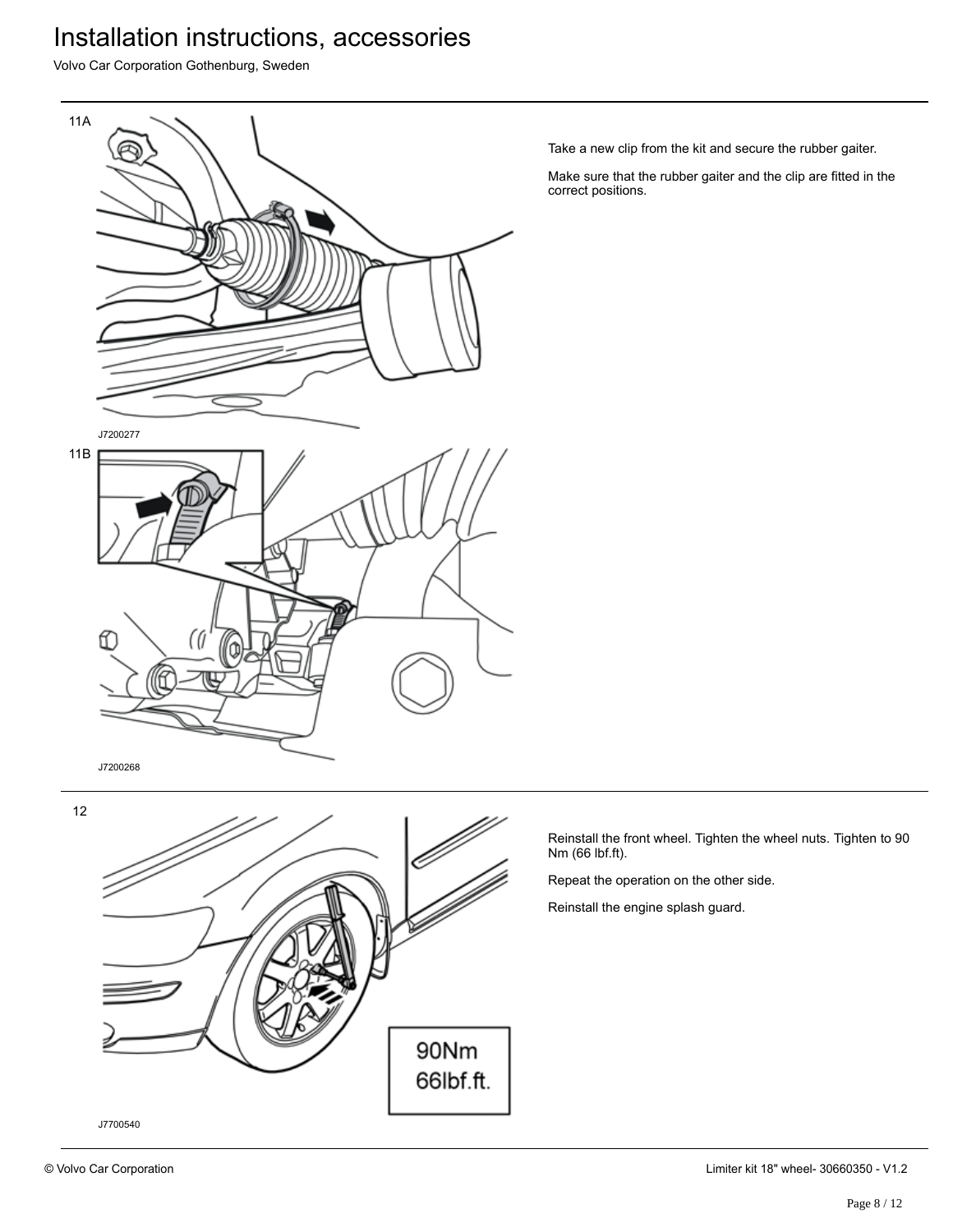Volvo Car Corporation Gothenburg, Sweden



Relieve the load on the lower shock absorber mounting and remove the screw.

Remove the two screws in the upper shock absorber bearing and remove the shock absorber with bearing.

14

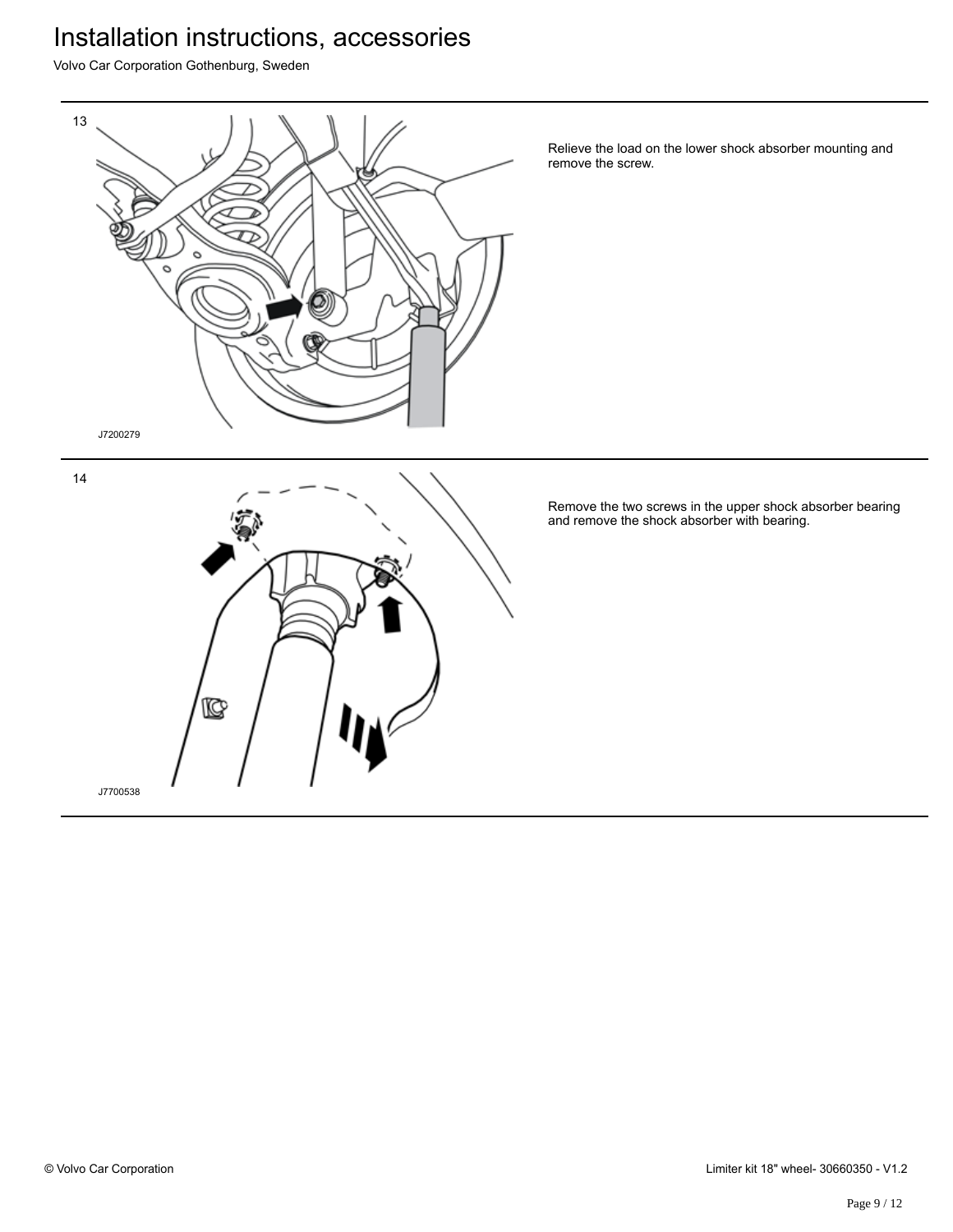Volvo Car Corporation Gothenburg, Sweden



Tension the shock absorber with bearing in a vice.

Remove the bearing from the shock absorber, use special tools, part no. 9997105 and 9997106.





J7200270

16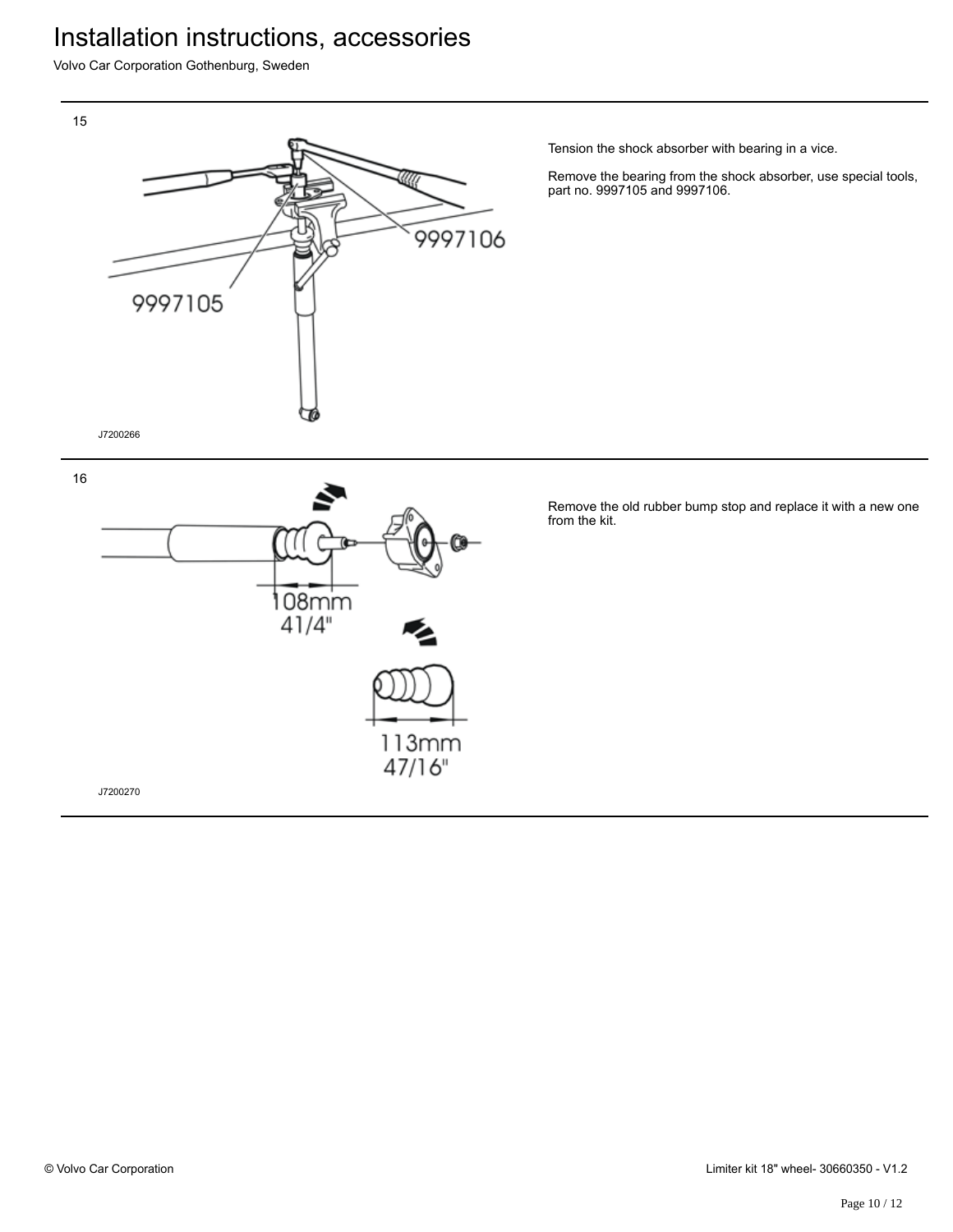Volvo Car Corporation Gothenburg, Sweden



115  $Nm \pm 17$ 

2WD Nivomat 225 Nm  $\pm$  34 166 lbf.ft  $\pm 25$ 

85 lbf.ft

 $\pm$  13

Reinstall the upper bearing for the shock absorber and tighten the nut to 25 Nm  $\pm$  3.8 (18 lbf.ft  $\pm$  3.0).

Reinstall the shock absorber in its lower mounting and tighten the screw to 115 Nm  $\pm$  17 (85 lbf.ft  $\pm$  13). For 2WD Nivomat, the torque on the screw must be 225 Nm  $\pm$  34 (166 lbf.ft  $\pm$  25).



J7200280